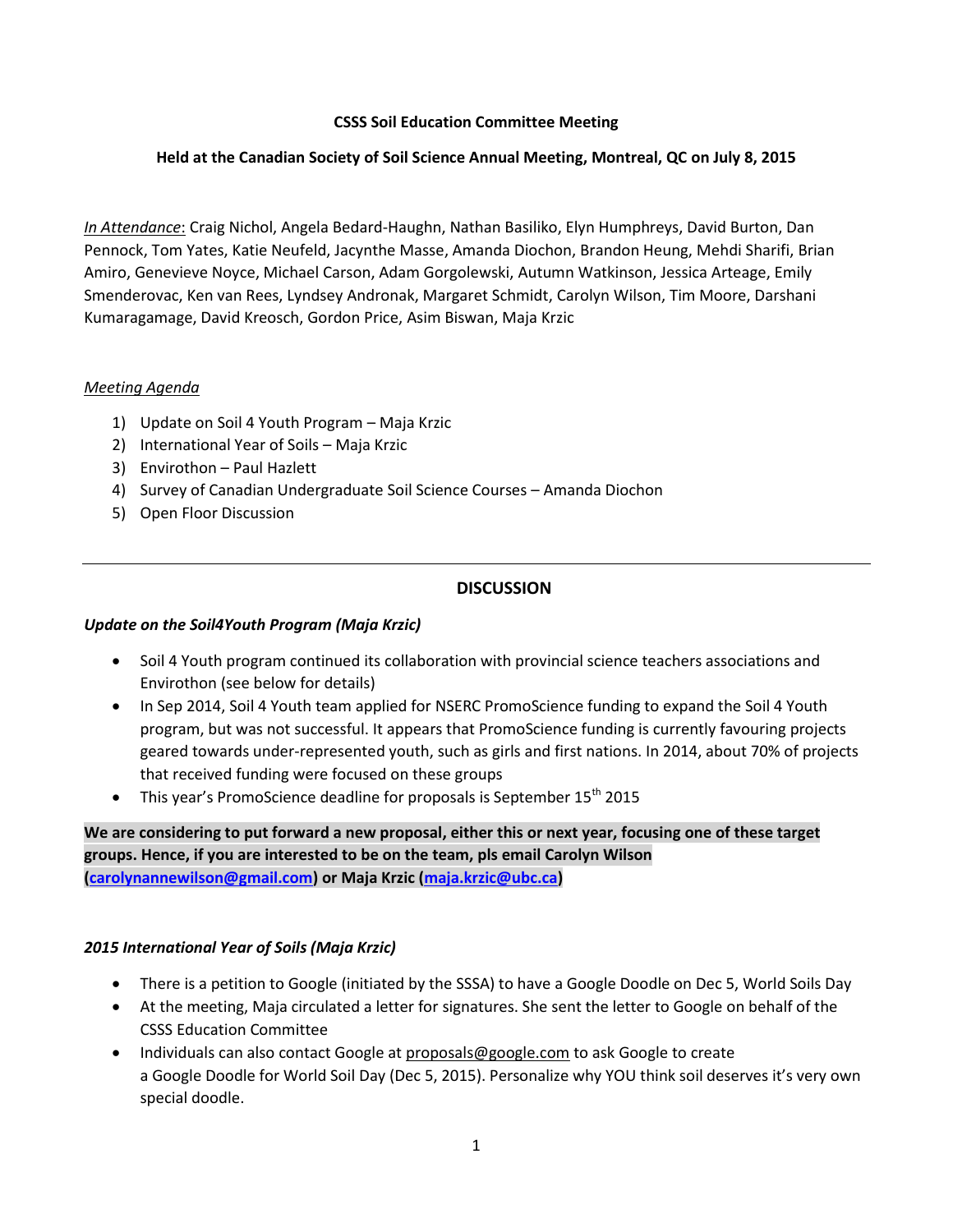### *Update on Envirothon (Paul Hazlett)*

- Envirothon is an annual academic competition for high school students held in the US and Canada on a regional, state, and bi-national level. The competition tests students on following subjects: (1) aquatic ecology, (2) forestry, (3) soils and land-use, (4) wildlife, and (5) annually-changing subtopic on relevant environmental issues.
- How can we get involved?
	- o At the provincial level find out Envirothon coordinators, and let them know you're interested (e.g. Ontario: Ontario Forests [\(http://www.forestsontario.ca/envirothon/index.php\)](http://www.forestsontario.ca/envirothon/index.php), Manitoba: [http://www.thinktrees.org/envirothon.aspx,](http://www.thinktrees.org/envirothon.aspx) Envirothon BC [http://www.envirothonbc.com/\)](http://www.envirothonbc.com/)
- In 2016, the Envirothon championship will be held at Trent University, Peterborough, July 24-29, 2016. The 2016 Current Issue will be *Invasive Species: A Challenge to the Environment, Economy and Society*. The 2016 competition is organized by the Forests Ontario

[\(www.ontarioenvirothon.on.ca/index.php/2016competition\)](http://www.ontarioenvirothon.on.ca/index.php/2016competition).

 $\circ$  CSSS will sponsor a station at the 2016 Envirothon championship, which will entitle us (in addition to having CSSS logo on the championships banners, program, t-shirts, website) to develop 1-2 lesson plans, 1 activity sheet, and 1 fact sheet.

# **CSSS members interested to participate in development of this material should contact Maja Krzic [\(maja.krzic@ubc.ca\)](mailto:maja.krzic@ubc.ca).**

**If you are interested in volunteering at the 2016 North American Envirothnon Competition in Peterborough pls contact Paul Hazlett [\(Paul.Hazlett@NRCan-RNCan.gc.ca](mailto:Paul.Hazlett@NRCan-RNCan.gc.ca) ) or Jessica Kaknevicius, Education Programs Manager, Forests Ontario [\(jkaknevicius@forestsontario.ca\)](mailto:jkaknevicius@forestsontario.ca)**

# *Survey of Canadian Undergraduate Soil Science Courses (Amanda Diochon)*

- During last year, a working group led by Amanda Diochon, has surveyed Canadian universities and colleges that offer Soil Science courses
	- Results: 78 universities and 21 colleges have departments/units that offer soil science courses
	- 47% of universities and 34% of colleges offer at least one course
	- Most of these are in BC, Alberta, Ontario and Quebec, while there are fewer post secondary institutions that offer soil science courses in the eastern provinces
	- This geographic distribution is mirrored in K-12 courses teaching about soils
- Inventory of Soil Science Courses
	- 156 courses at undergrad level (with 'soil' in the title)
	- 57 intro, 99 upper level/advanced
	- 54% in Ontario and Quebec
	- 52 courses at colleges; 29 intro, 23 applied/advanced
	- Most in Alberta and Ontario
- Survey of departments
	- Our survey was modelled after the SSSA survey carried out in late 2000s
	- Sent to the departments/programs that offer Soil Science courses
	- ~60% response rate (pretty good!)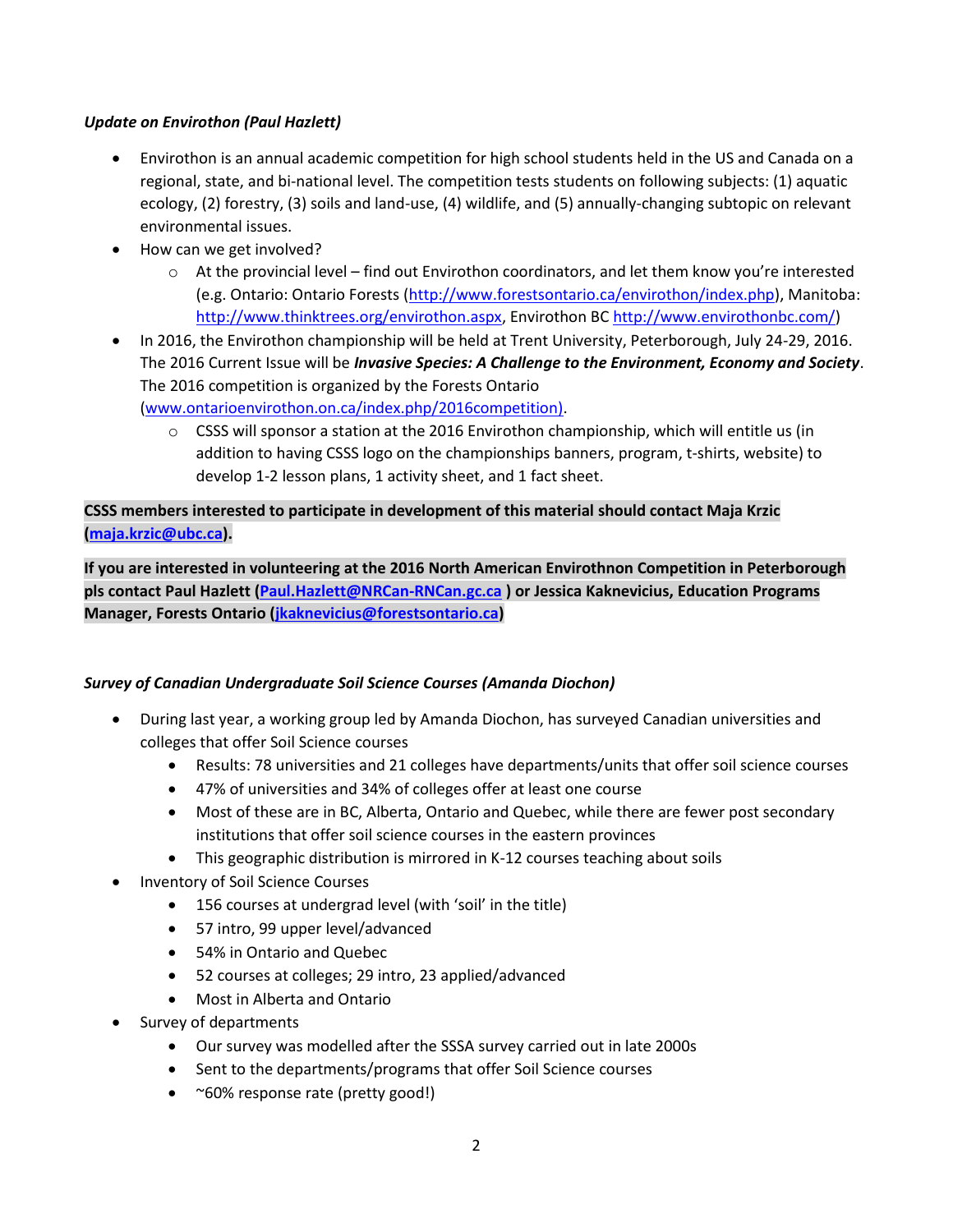- University: the main departments were Geography, Environmental Sciences, and Natural Resource Sciences. Courses enrolled students mainly from NRS, Environmental Sciences, Geography, and Crop Science
- College: similar trends to university, with enrollments steady or increasing
- Currently, working group is preparing a manuscript outlining findings of this survey. In addition, Amanda will also present key findings at the SSSA conference in November 2015 in Minneapolis, MN
- Craig Nichol: Do you have information to the mode of instruction for example, if the course includes field/lab time?
- Amanda: looked into if there was a lab component, but this information of teaching style was not in the survey
- One thing to consider re. expansion of the existing data already collected is to ask course instructors about their teaching style.

# *Dan Pennock's Book Proposal*

- There are lots of soil courses taught by folks who are not soil scientists
- Most use Brady and Weil's book (The Nature and Properties of Soils) in their intro courses
- This is a great book, but it is very expensive and also focused on the US the soil classification and all examples are based on the US system
- There should be an intro to soil science textbook based on Canadian examples and classification system
- This should be an ebook, and free
- Maja mentioned that the BC Ministry of Higher Education is currently promoting ebooks, and BCcampus has funding for open textbooks (see<http://bccampus.ca/open-textbook-project/> )
- Craig Nichol: Recently was a reviewer for chapter of an open textbook for a first year geology course. For more info see<http://bccampus.ca/open-educational-resources-oer-teaching-resources-bccampus/>
- Dan Pennock has offered to coordinate the writing of the book
	- o Needs a group on soil organic matter and microbiology

**If you are interested to get involved and have input to the structure of the book, pls contact Dan Pennock [\(dan.pennock@usask.ca\)](mailto:dan.pennock@usask.ca)**

# *Open Floor Discussion*

- Jacynthe Masse: We need to consider opportunities to offer summer school/training courses in pedology
- David Kroetsch: this is a great idea! At the University of Guelph, there is a grad diploma course (offered by David & Richard Heck) on field soil inventory. The course includes a field component and inclusion of a summer camp would be a great addition
- Maybe we could develop a summer field course that could rotate across the country (i.e., in the West one year, in the East the next). Maybe we could consider having two "permanent" stations (one in the West and one in the East.
- Michael Carson: There is a summer field course like this at Colorado State University